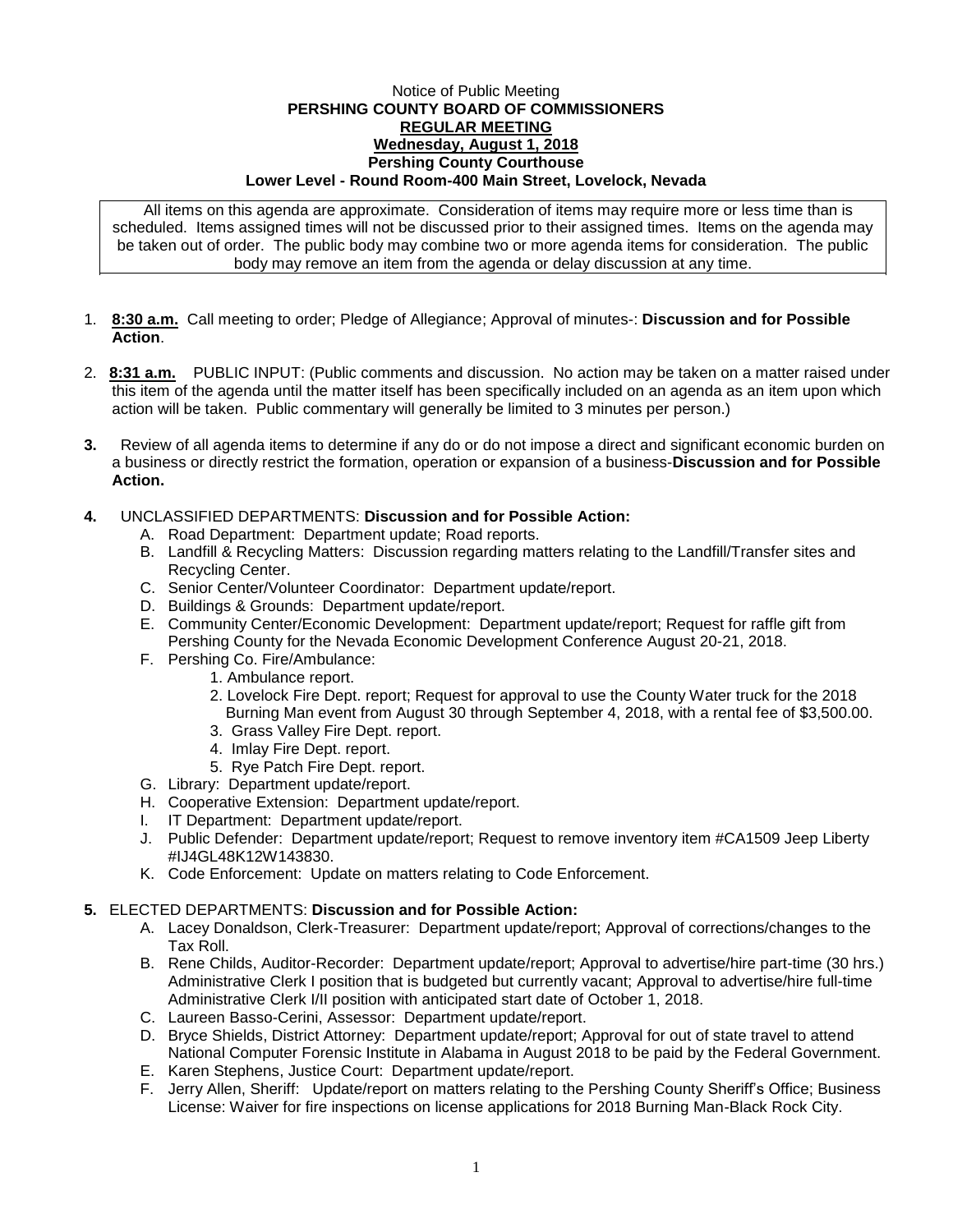- 6. Update on progress of site location, design, funding, amenities and construction of future Law Enforcement Center- **Discussion and for Possible Action**.
- 7. **9:30 a.m.** Congressman Mark Amodei: Update on Pershing County and Federal issues.
- 8. **10:00 a.m.** Proclamations and Awards: **Discussion and for Possible Action**-(The Pershing County Board of Commissioners may make a Proclamation or present a service or other award on behalf of the County) Years of Service pins: Jerry Monroe (25), Elizabeth Blondheim (15); Glenn Rose 50 year Proclamation.
- 9. PLANNING & BUILDING DEPARTMENT/IMLAY WATER SYSTEM MATTERS- **Discussion and for Possible Action**: Update on matters relating to the department.
- 10. Derby Field Airport: Update on matters relating to the Derby Field Airport; Approval/award of construction bid for Derby Field Airport Snow Removal Equipment building in the amount of \$263,045.04 and Snow Removal Equipment in the amount of \$161,449.00)- **Discussion and for Possible Action**.
- 11. Kyle B. Swanson, Esq.: Request for annual extension of the Pershing County Conflicts Contract for 2018-2019 **Discussion and for possible action**.
- 12. Discussion regarding the Pershing County Board of Commissioners submitting comments on the 2018 Burning Man event Special Recreation Permit Environmental Impact Statement - **Discussion and for Possible Action.**
- 13. Litigation Meeting.
- 14. Report from Legal Counsel.
- 15. Report from Administrative Assistant-County Commissioner's Office.
- 16. Update on matters relating to the Pershing County Economic Development and Conservation Act- **Discussion and for Possible Action.**
- 17. Items for future agendas-**Discussion and for Possible Action.**
- 18. Correspondence.
- 19. Matters of the Board for Discussion.

Board Member reports. Board Liaison reports. (Nevada Works, Safety, Hospital Board, Emergency Management, Cemetery, Recreation Board, WNDD, Pe. Co. Economic Dev./Community Center, Airport Advisory Board; Museum Advisory Board, Library Board, Senior Center Advisory Board, Central Nevada Water Authority, Planning Board, Broadband Advisory Board, 911 Committee, Solid Waste Management Recycling Advisory Board, Pe. Co. Volunteer Advisory Board, T. V. Board, Frontier Coalition, Humboldt River Water Basin Authority.)

- 20. PUBLIC INPUT: (Public comments and discussion. No action may be taken on a matter raised under this item of the agenda until the matter itself has been specifically included on an agenda as an item upon which action will be taken. Public commentary will generally be limited to 3 minutes per person.)
- 21. Approval of Vouchers- **Discussion and for Possible Action**.
	- **NOTICE:** The County Commission may by law receive information from legal counsel regarding potential or existing litigation involving a matter over which the County Commission has supervision, control, jurisdiction or advisory power, and such gathering does not constitute a meeting of the County Commission pursuant to Nevada Revised Statutes **241.015.**